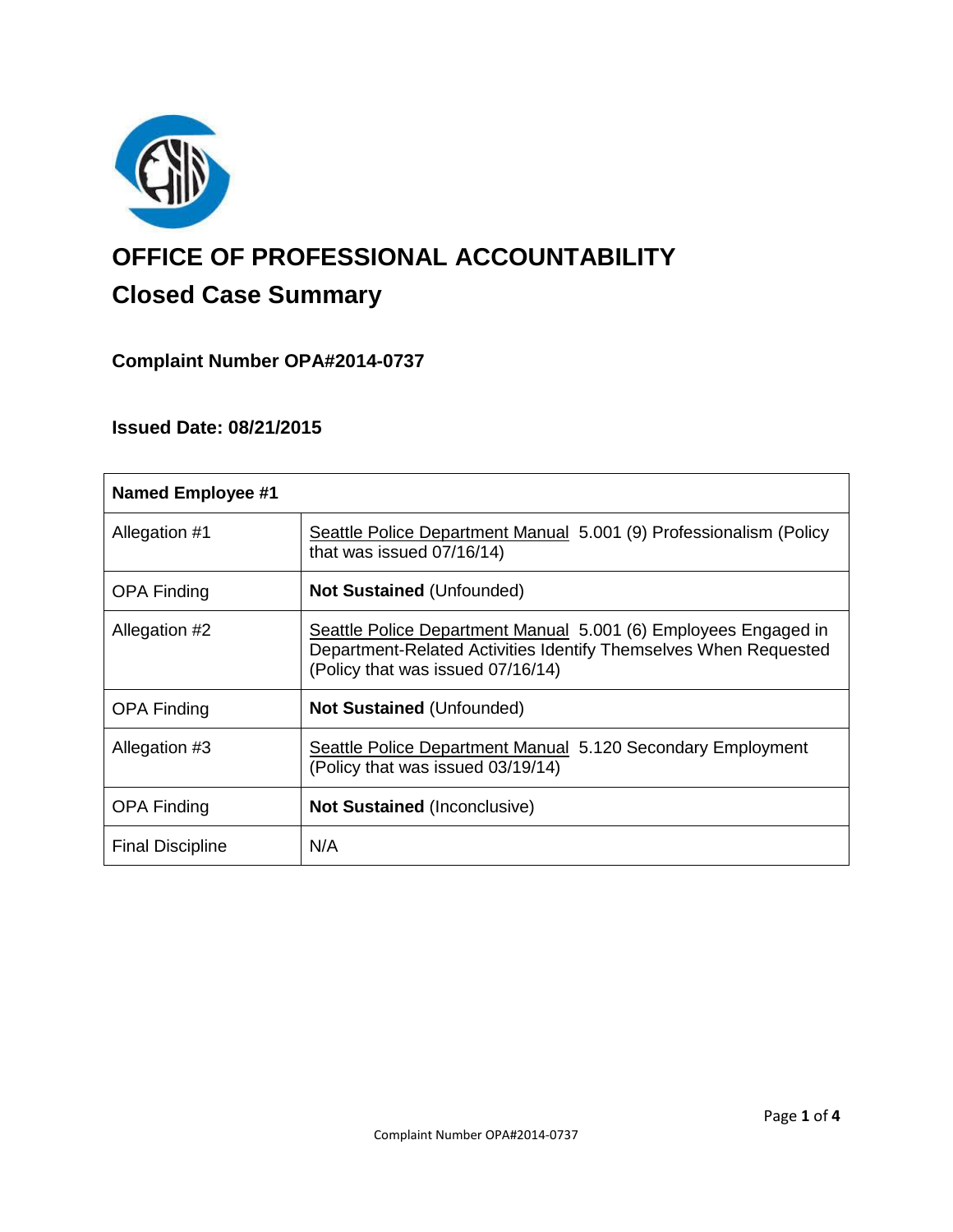| <b>Named Employee #2</b> |                                                                                                                                                                          |
|--------------------------|--------------------------------------------------------------------------------------------------------------------------------------------------------------------------|
| Allegation #1            | Seattle Police Department Manual 5.001 (9) Professionalism (Policy<br>that was issued 07/16/14)                                                                          |
| <b>OPA Finding</b>       | <b>Not Sustained (Unfounded)</b>                                                                                                                                         |
| Allegation #2            | Seattle Police Department Manual 5.001 (6) Employees Engaged in<br>Department-Related Activities Identify Themselves When Requested<br>(Policy that was issued 07/16/14) |
| <b>OPA Finding</b>       | <b>Not Sustained (Unfounded)</b>                                                                                                                                         |
| Allegation #3            | Seattle Police Department Manual 5.120 Secondary Employment<br>(Policy that was issued 03/19/14)                                                                         |
| <b>OPA Finding</b>       | <b>Not Sustained (Lawful and Proper)</b>                                                                                                                                 |
| <b>Final Discipline</b>  | N/A                                                                                                                                                                      |

## **INCIDENT SYNOPSIS**

The named employees were working off duty flagging traffic during rush hour traffic.

## **COMPLAINT**

The complainant alleged that the named employees were discourteous to him about traffic signage in a construction zone. The complainant further alleged that the named employees refused to provide their names when asked. The named employees allegedly did not have secondary work permits.

## **INVESTIGATION**

The OPA investigation included the following actions:

- 1. Review of the complaint phone call
- 2. Interview of the complainant
- 3. Search for and review of all relevant records and other evidence
- 4. Interviews of SPD employees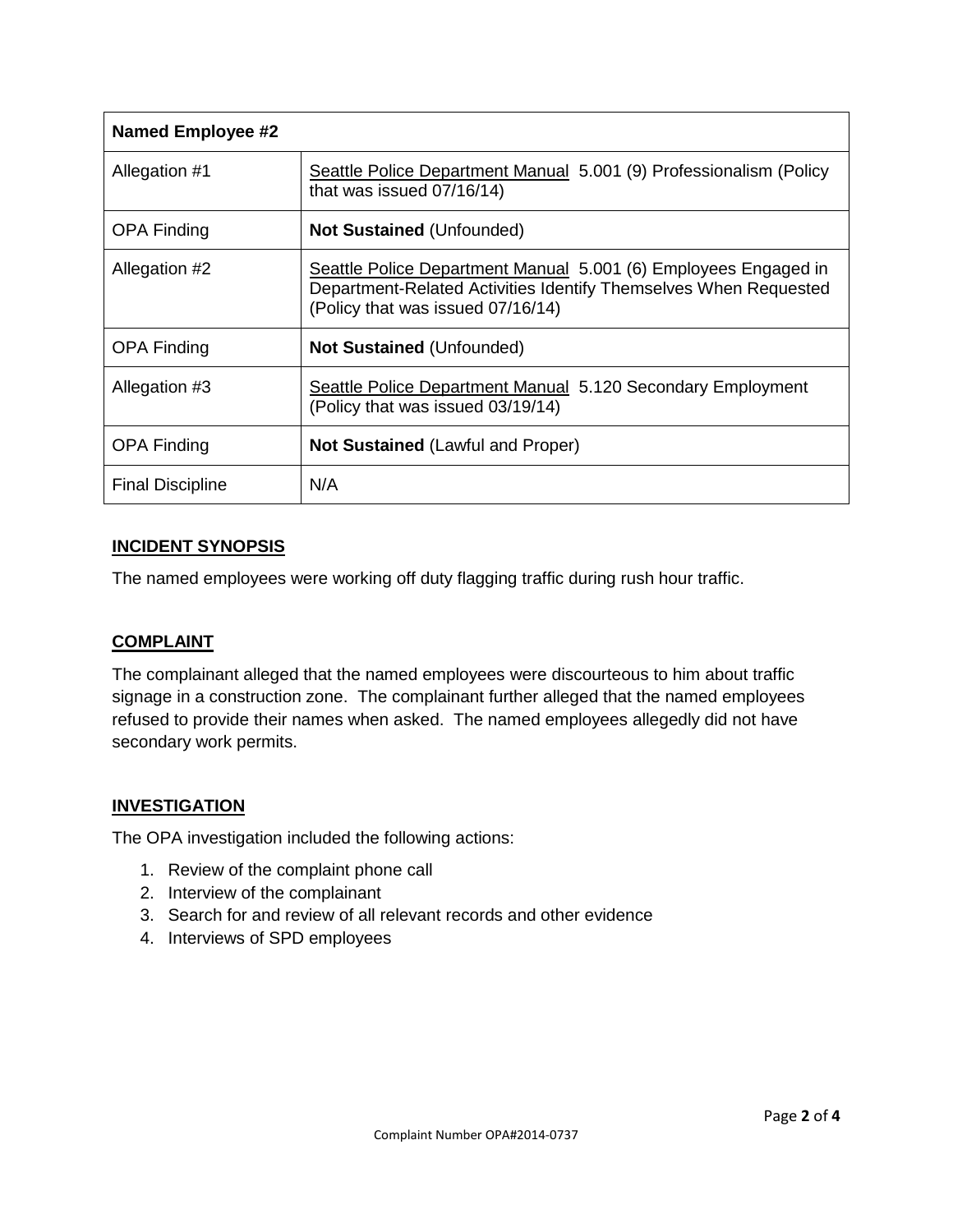# **ANALYSIS AND CONCLUSION**

The evidence showed that there was communication between the complainant and the named employees about the traffic in the construction zone. The named employees were doing what they could to ensure that the traffic continued to move. The complainant wanted the named employees to report to the construction company that the signage was not adequate and he was upset about the backed up traffic. The named employees tried to de-escalate the situation and were not trying to engage in a conversation about the construction zone. In addition, the evidence showed that there was inconsistent record keeping of secondary employment permits in the unit where the two named employees were assigned. An approved secondary employment permit could be found for one named employee but not the other.

## **FINDINGS**

## **Named Employee #1**

#### Allegation #1

The evidence showed that the named employee behaved in a professional manner. Therefore a finding of **Not Sustained** (Unfounded) was issued for *Professionalism*.

#### Allegation #2

The evidence showed that the named employee would have identified himself but he did not hear the complainant ask for his name. Therefore a finding of **Not Sustained** (Unfounded) was issued for *Employees Engaged in Department-Related Activities Identify Themselves When Requested*.

## Allegation #3

The evidence did not refute or support the allegation that the named employee had a valid secondary employment permit on file. Therefore a finding of **Not Sustained** (Inconclusive) was issued for *Secondary Employment*.

#### **Named Employee #2**

#### Allegation #1

The evidence showed that the named employee behaved in a professional manner. Therefore a finding of **Not Sustained** (Unfounded) was issued for *Professionalism*.

## Allegation #2

The evidence showed that the named employee would have identified himself but he did not hear the complainant ask for his name. Therefore a finding of **Not Sustained** (Unfounded) was issued for *Employees Engaged in Department-Related Activities Identify Themselves When Requested*.